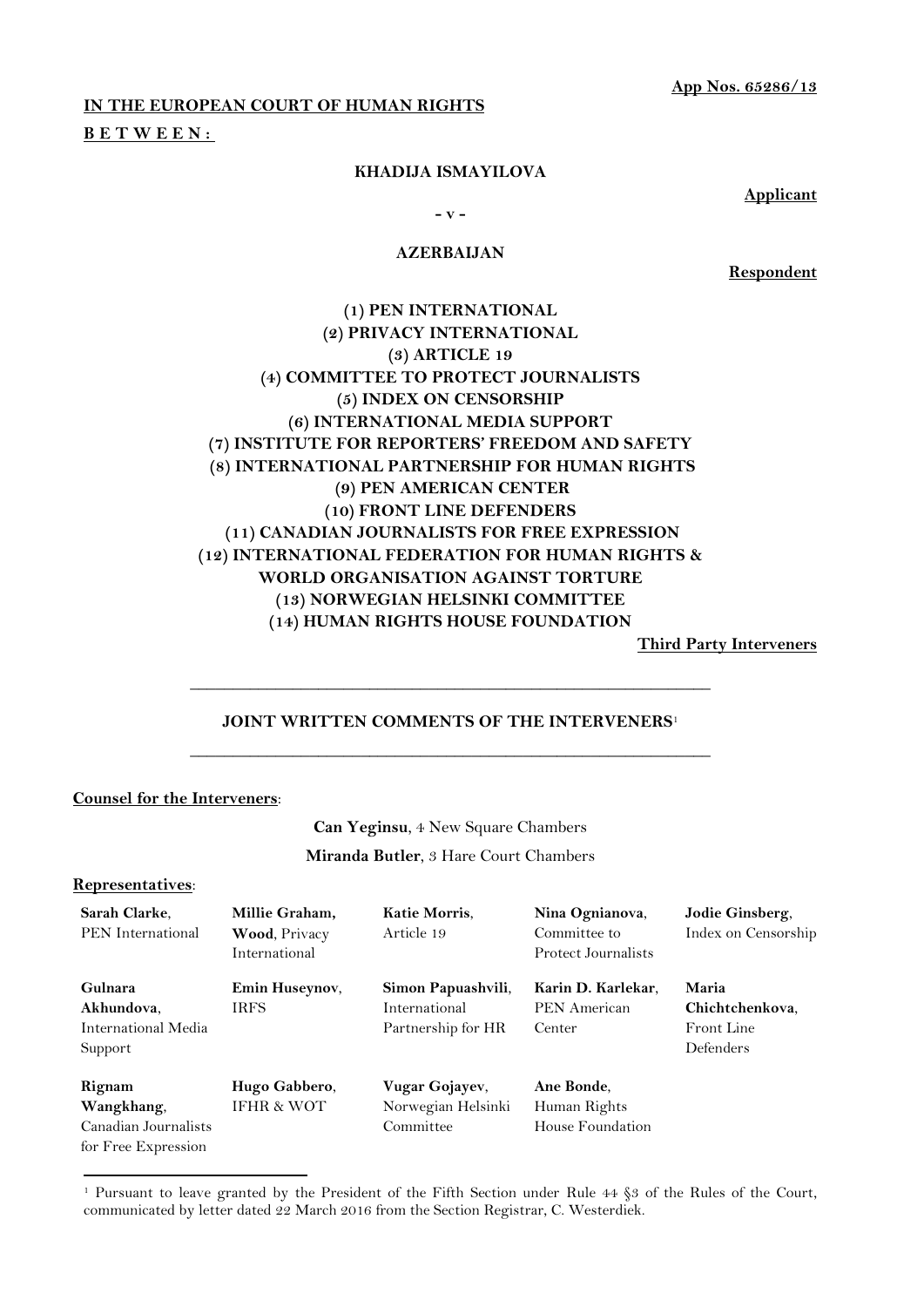## **INTRODUCTION**

- 1. This application engages, and reinforces the importance of, the rights guaranteed by Articles 8 and 10 of the Convention to individuals targeted by the state for expressing critical views. Azerbaijan has one of the most restrictive environments for freedom of expression in the world.<sup>2</sup> State repression of journalists, media outlets, bloggers, and human rights defenders is widespread and severe. So far as relevant to this application, the repression takes two forms: state targeting of individuals and impunity for those who attack them.
- 2. The Third Party Interveners have long histories of working to support the rights to freedom of expression and to privacy as well as journalists, media outlets, bloggers, and others whose work both relies upon, and fosters, these rights. By this intervention, the Interveners draw on that expertise, to assist the Court in two ways:
	- a. By providing the wider background against which the Court will determine this application (and related applications). The authorities have engaged, and continue to engage, in systematic repression of freedom of expression in Azerbaijan, including through the intimidation, targeting, and persecution of journalists and voices critical of the government. This repression has been made possible not only by state action but also by the failure by the state to protect against or investigate attacks, leading to a culture of impunity.
	- b. By setting out the importance in this context of the positive obligations under both Articles 8 and 10 of the Convention, if the rights guaranteed by those provisions are to be effective. Azerbaijan, like other member states, must take necessary measures to protect journalists from breaches, or threatened breaches, of their Convention rights..

# **SECTION A: The systematic abuse of journalists and other dissenting voices in Azerbaijan has resulted in a culture of impunity.**

3. Many of the Third Party Interveners, with other international governmental and nongovernmental organisations, have long documented the deteriorating - and now dire situation of journalists, bloggers, and human rights defenders in the country. Independent

<sup>-</sup><sup>2</sup> See Reporters without Borders' 2015 Press Freedom Index, which ranks the performance of 180 countries according to a range of criteria including media pluralism, independence, respect for the safety and freedom of journalists, and the legislative, institutional and infrastructural environment in which the media operate. The Index ranked Azerbaijan as 162<sup>nd</sup>: [http://index.rsf.org/#!/.](http://index.rsf.org/#!/) The Committee to Protect Journalists *Attacks on the Press* Report (2015 edition) lists Azerbaijan as number five in its list of 'Ten Most Censored Countries': [https://cpj.org/2015/04/10-most-censored-countries.php.](https://cpj.org/2015/04/10-most-censored-countries.php)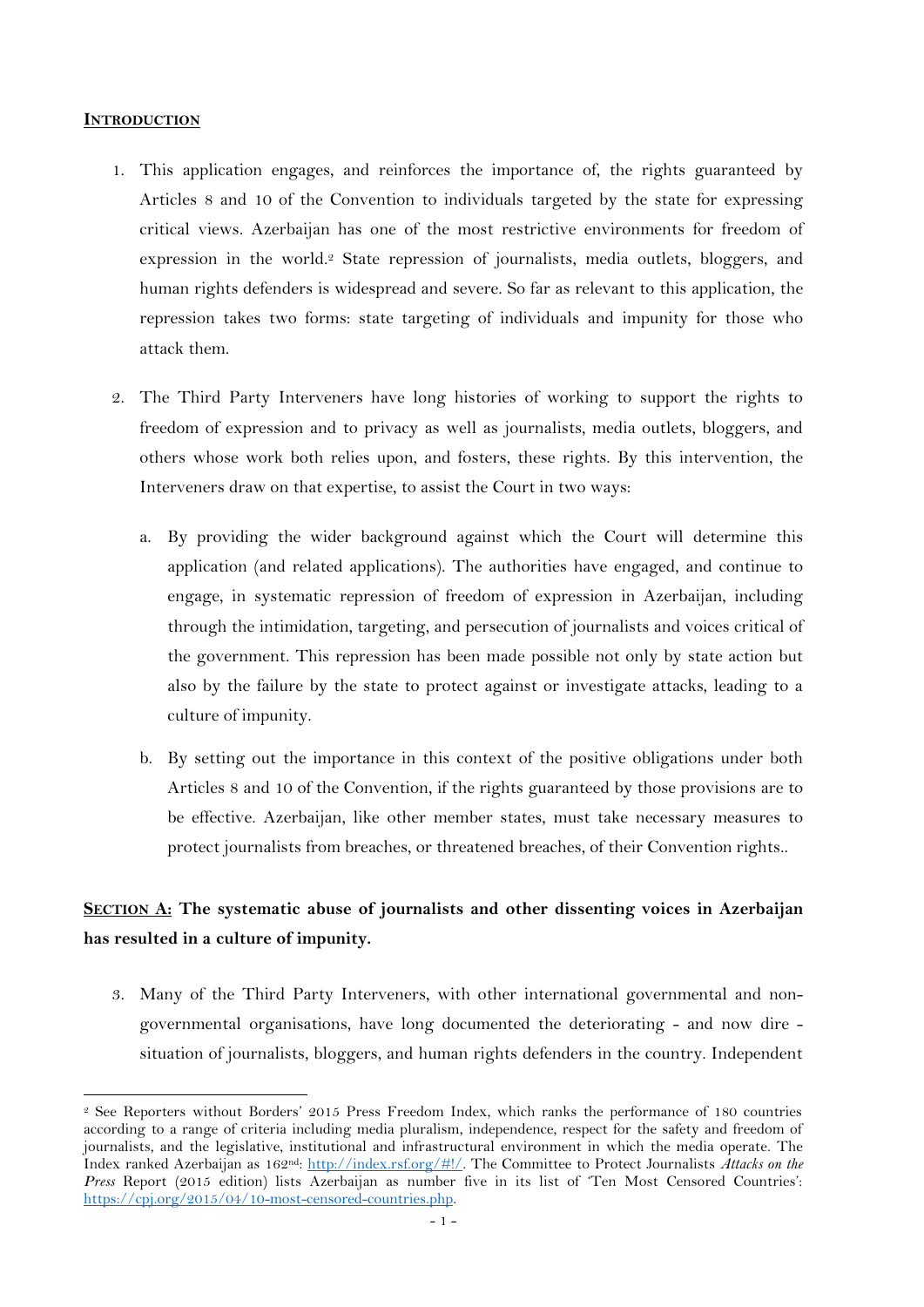journalists and activists face arrest, conviction and extended jail periods on spurious, politically-motivated charges. They also countenance violence and reprisals from state and non-state actors alike, which are treated with impunity. Against this backdrop, voices which challenge the government or the authorities have been effectively silenced.

- 4. The pattern of repression stems both from the authorities' infringements of the rights of the media and their failure to act when journalists or other critical voices come under attack. Eleven journalists, bloggers and other activists critical of the government are currently imprisoned.<sup>3</sup> Since 2005, five journalists have died in state custody or have been murdered. Most recently, **Rasim Aliyev,** a journalist and chairman of one of the Interveners, the Institute for Reporters' Freedom and Safety ("**IRFS**"), was attacked and died in hospital on 9 August 2015. Mr. Aliyev had previously received threats after posting a number of photographs online depicting instances of police brutality. These threats were reported to the authorities but no protective action was taken. 4
- 5. Journalists have been targeted by both state agents and private individuals. No meaningful steps have been taken by the state to prevent or to investigate these attacks. We draw the following examples to the Court's attention:
	- a. **Uzeyir Jafarov**, a journalist working for the *Gündəlik Azərbaycan* newspaper, was violently attacked in 2007 by unknown assailants several hours after publishing an article accusing a senior military officer of corruption and illegal activities. In its judgment of 29 January 2015, this Court found that Azerbaijan had breached its procedural obligations under Article 3 of the Convention by failing to carry out an effective investigation into Mr. Jafarov's ill treatment.<sup>5</sup>
	- b. In March 2008, following threats, **Agil Khalil** was attacked by agents from the Ministry of National Security for trying to take photographs as part of an investigative story. No effective investigation was carried out and a prosecution was brought against an individual whom Mr. Khalil repeatedly denied had attacked him. <sup>6</sup> In proceedings before this Court, the State admitted that Mr. Khalil's treatment constituted a violation of his rights under Articles 2, 3, and 10 of the Convention.<sup>7</sup>

<sup>3</sup> Ilgar Mammadov (who remains in detention despite a judgment from this Court finding that his detention and trial violated Articles 5 and 6 of the Convention), Khadija Ismayilova, Nijat Aliyev, Araz Guliyev, Seymur Haziyev, Arshad Ibrahimov, Rashad Ramazanov, Elvin Karamov, Faraj Karamov, Abdul Abilov, and Ilkin Rustamzadeh.

<sup>4</sup> See [https://cpj.org/2015/08/in-azerbaijan-independent-journalist-dies-after-be.php.](https://cpj.org/2015/08/in-azerbaijan-independent-journalist-dies-after-be.php)

<sup>5</sup> App. No. 54204/08, §§44-53.

<sup>6</sup> See [http://www.rferl.org/content/article/1079639.html.](http://www.rferl.org/content/article/1079639.html)

<sup>7</sup> App. No. 60659/08.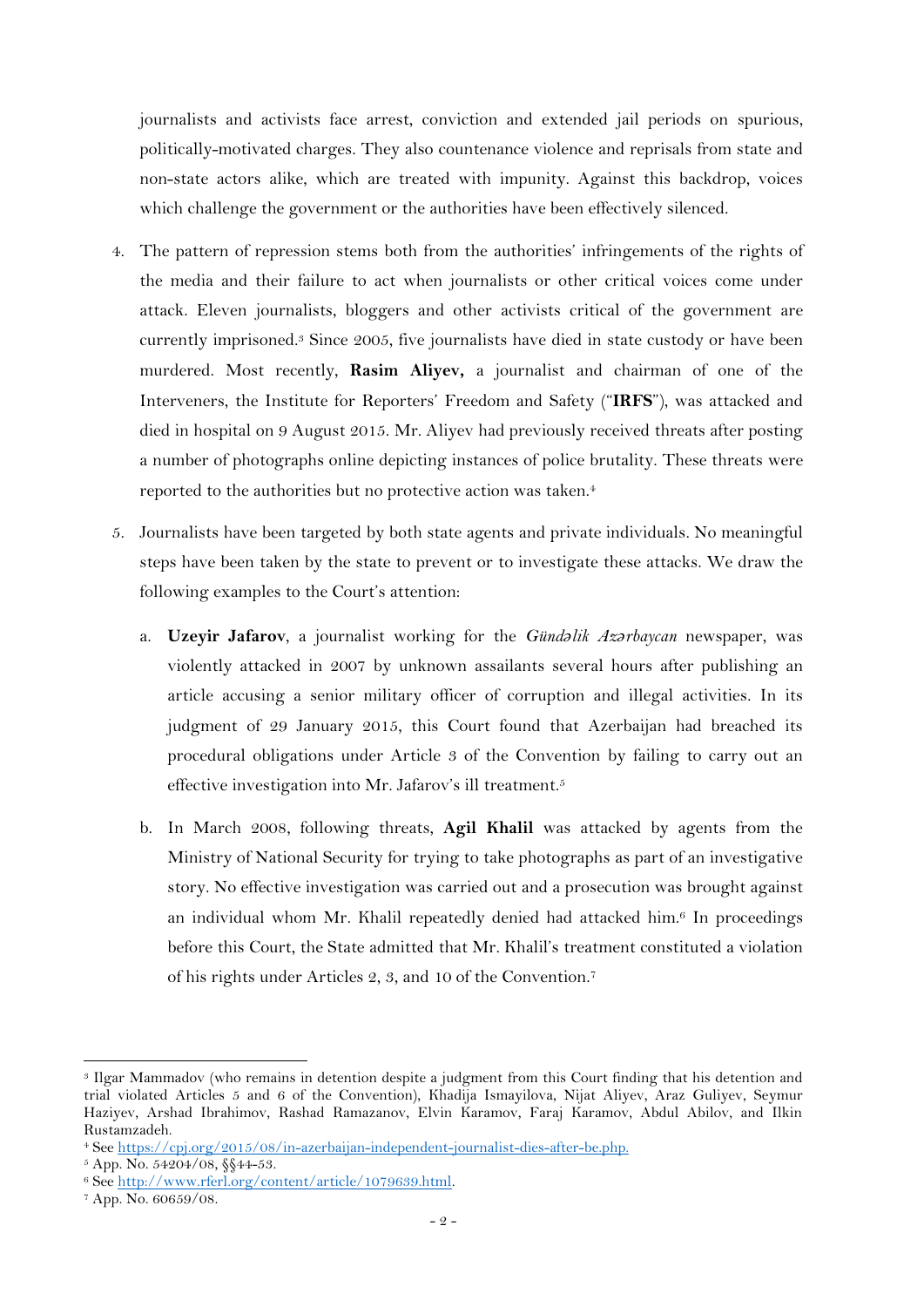- c. **Aghan Mukhtarli** was attacked by uniformed police officers in January 2009 while covering a rally in Baku, despite identifying himself as a member of the press. An official investigation was subsequently abandoned for lack of evidence and further requests to re-open the investigation were refused.<sup>8</sup>
- d. In July 2010 **Elmin Badalov**, a reporter for *Yeni Musavat* newspaper, was attacked by seven unidentified men while taking photographs as part of an investigation into luxury property allegedly owned by the Transport Minister, Ziya Mammadov. The attackers threatened to kill Mr. Badalov if he published information on the subject, beat him unconscious, and broke his nose. The newspaper filed a complaint with the police. No investigation was undertaken.<sup>9</sup>
- e. In April 2012, **Idrak Abbasov**, a correspondent for IRFS, was severely beaten by approximately 20 police and security guards from the State Oil Company of Azerbaijan ("**SOCAR**") when he attempted to film the demolition of local houses by SOCAR. According to Human Rights Watch, the authorities "*failed to thoroughly investigate this attack and conduct an impartial investigation into the conduct of SOCAR security guards and other law enforcement officials who were at the scene*."<sup>10</sup>
- f. In October 2013 a group of journalists covering a campaign event were attacked and seriously injured by onlookers. It was alleged that police officers were present at the event but refused to intervene. Following the attack, the OSCE Representative on Freedom of the Media called on authorities to launch an immediate investigation into the allegations.<sup>11</sup> No action has been taken.
- 6. Independent media organisations have likewise come under attack. The examples abound:
	- a. The offices of IRFS, an independent institute protecting the interests of journalists, were raided in August 2014 and its property was confiscated.<sup>12</sup> Its director, **Emin Huseynov**, was forced to flee Azerbaijan and has since been stripped of his citizenship. The institute's activities have since been restricted. In a recent judgment concerning the ill-treatment of Mr. Huseynov by police following his arrest in 2008, this Court

<sup>11</sup> [http://www.osce.org/fom/106710.](http://www.osce.org/fom/106710)

<sup>-</sup><sup>8</sup> Human Rights Watch, *Beaten, Blacklisted, and Behind Bars* (2010), p. 39: [www.hrw.org/sites/default/files/reports/azerbaijan1010W.pdf.](http://www.hrw.org/sites/default/files/reports/azerbaijan1010W.pdf) 

<sup>9</sup> International Bar Association, '*Azerbaijan: freedom of expression on trial*' (April 2014), p. 25, located at: [http://www.ibanet.org/Article/Detail.aspx?ArticleUid=e1192b49-6a7c-410d-a833-a17f5fd4bcbb.](http://www.ibanet.org/Article/Detail.aspx?ArticleUid=e1192b49-6a7c-410d-a833-a17f5fd4bcbb)

<sup>10</sup> Human Rights Watch, *Azerbaijan: Concerns* (2 November 2012): [https://www.hrw.org/news/2012/11/02/azerbaijan-concerns-regarding-freedom-media-and-freedom](https://www.hrw.org/news/2012/11/02/azerbaijan-concerns-regarding-freedom-media-and-freedom-expression)[expression.](https://www.hrw.org/news/2012/11/02/azerbaijan-concerns-regarding-freedom-media-and-freedom-expression) 

<sup>12</sup> See: [https://cpj.org/2014/08/in-azerbaijan-media-watchdog-raided-equipment-conf.php.](https://cpj.org/2014/08/in-azerbaijan-media-watchdog-raided-equipment-conf.php)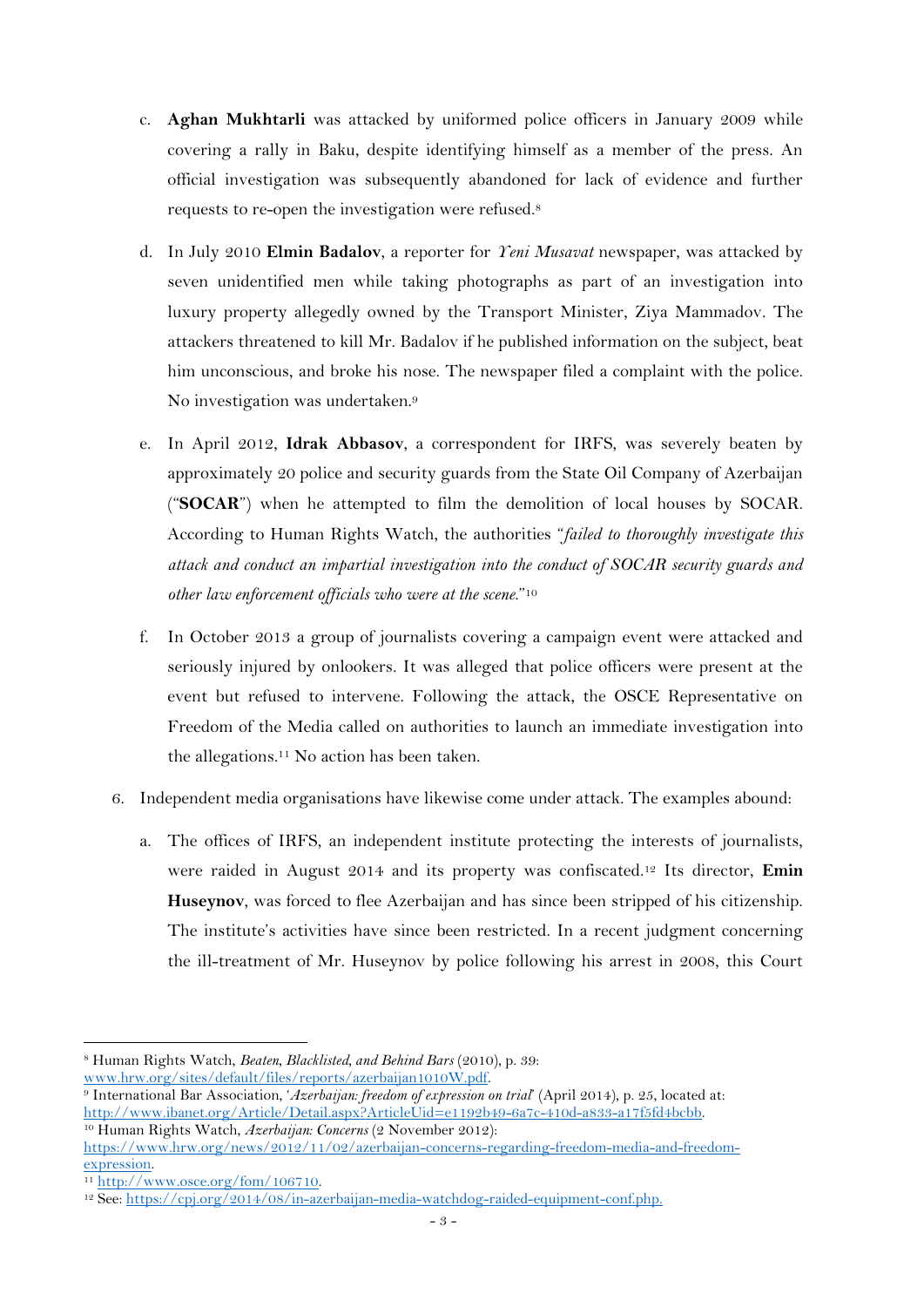found two violations of Article 3, a violation of Article 5.1 and a further violation of Article 11 of the Convention.<sup>13</sup>

- b. In December 2014 the offices of Radio Free Europe-Radio Liberty in Baku, where the Applicant worked, were raided by armed police and closed.
- c. Reporters from the independent news outlet Meydan TV have faced continual harassment, including imprisonment, searches of their homes, travel bans and repeated interrogations. Its director, Emin Milli, was forced into exile following prolonged imprisonment on what experts have stated as politically-motivated charges.<sup>14</sup>
- 7. These examples are illustrative, but not exhaustive. The combined effect of Azerbaijan's crackdown on free speech and the State's failure to investigate or punish attacks on critical voices has created and entrenched a climate of impunity.<sup>15</sup> Where punishment or sanction has ensued, it has largely targeted the attacked rather than their attacker.<sup>16</sup>
- 8. The Third Party Interveners welcome the pardoning of 148 prisoners, including journalists and political prisoners, by President Aliyev on 17 March 2016. However, this action, taken following the threat of sanctions by the United States, <sup>17</sup> does not diminish the urgency of the present application; nor does it signal a change of policy on the part of the State. Pardons have previously been issued by the President, only to be followed by further detentions of dissenting voices. <sup>18</sup> The Court is invited to note that less than a fortnight after the President's pardon, 78 year old writer Akram Aylisli was detained in Baku's main airport and prevented from travelling to Venice to participate in the Incroci di Civilta literature festival. Charges were eventually brought against Mr. Aylisli for "hooliganism" under Article 222.1 of the Criminal Code.<sup>19</sup>
- 9. International and regional human bodies have repeatedly called upon Azerbaijan to improve its respect for the right to freedom of expression, both through the release of imprisoned journalists and the end of reprisals against voices critical of the government. In particular:

-

<sup>19</sup> See Index on Censorship '*Azerbaijan: Persecuted writer Akram Aylisli faces charges of "hooliganism"* (31 March 2016)[: https://www.indexoncensorship.org/2016/03/azerbaijan-akram/](https://www.indexoncensorship.org/2016/03/azerbaijan-akram/)

<sup>13</sup> App No. 59135/09.

<sup>14</sup> See [https://cpj.org/2015/09/azerbaijani-authorities-continue-harassment-of-mey.php.](https://cpj.org/2015/09/azerbaijani-authorities-continue-harassment-of-mey.php)

<sup>15</sup> See, *inter alia*, '*Azerbaijan in 2015: Silenced Voices*', Institute for Reporters' Freedom and Safety, December 2015: [https://media.wix.com/ugd/06f121\\_9ab5d677b3124ff3acbd8810cf4bdfc4.pdf.](https://media.wix.com/ugd/06f121_9ab5d677b3124ff3acbd8810cf4bdfc4.pdf)

<sup>16</sup> Ibid, pp. 18-21.

<sup>&</sup>lt;sup>17</sup> In December 2015 U.S. Representative Christopher Smith introduced a bill to the U.S. Congress intended to impose sanctions on Azerbaijan for what he referred to as its "*appalling human rights violations*": [http://www.rferl.org/content/us-bill-seeks-sanctions-on-azeri-officials-for-appalling-rights](http://www.rferl.org/content/us-bill-seeks-sanctions-on-azeri-officials-for-appalling-rights-record/27432171.html)[record/27432171.html.](http://www.rferl.org/content/us-bill-seeks-sanctions-on-azeri-officials-for-appalling-rights-record/27432171.html)

<sup>18</sup> See Index on Censorship '*Baku 2015 European Games: Give human rights a sporting chance in Azerbaijan*', p. 11: [https://www.indexoncensorship.org/wp-content/uploads/2015/06/IPGA-European-Games-Press-Pack-April-](https://www.indexoncensorship.org/wp-content/uploads/2015/06/IPGA-European-Games-Press-Pack-April-2015.pdf)[2015.pdf.](https://www.indexoncensorship.org/wp-content/uploads/2015/06/IPGA-European-Games-Press-Pack-April-2015.pdf)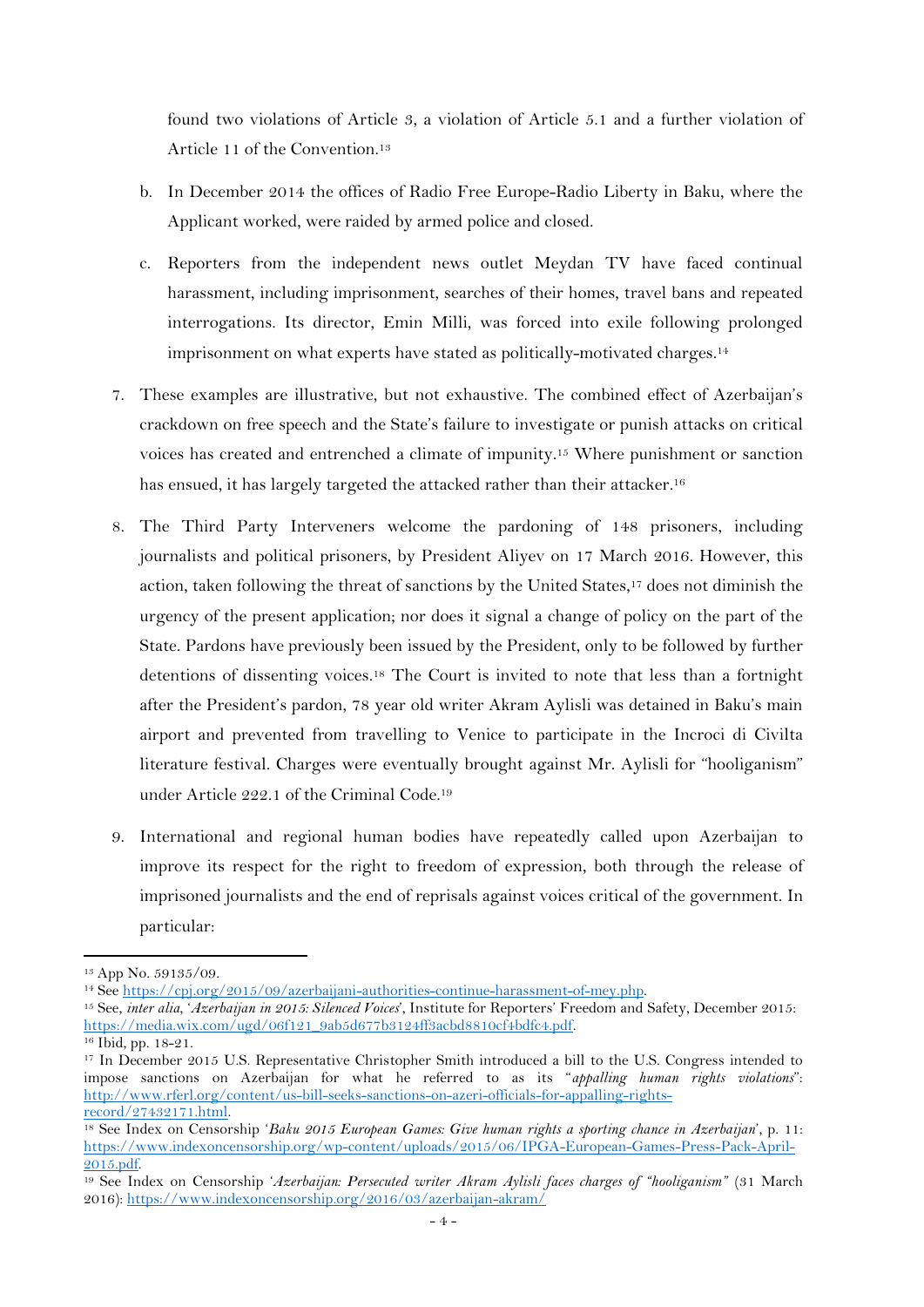- a. **The Council of Europe.** In a 2014 update to his report on human rights in Azerbaijan, the Council of Europe Commissioner for Human Rights emphasised that the situation with regard to the right to freedom of expression had deteriorated.<sup>20</sup> On 1 September 2015 the Commissioner issued a statement condemning the applicant's imprisonment and expressed concern that the "*the authorities are continuing to silence critical voices in Azerbaijan*". <sup>21</sup> In December 2015 the Council of Ministers adopted an interim resolution in which they expressed "*deepest concern"* in respect of: (i) the arbitrary application of criminal legislation to limit freedom of expression; and (ii) the state's failure to take steps to protect critical voices.<sup>22</sup> On 16 December 2015 the Council of Europe's Secretary General announced a review into human rights compliance by Azerbaijan under Article 52 of the Convention. <sup>23</sup> This followed a Parliamentary Assembly Resolution on the functioning of democratic institutions in Azerbaijan which expressed deep concern "*about the increasing number of reprisals against independent media and advocates of freedom of expression in Azerbaijan*" and called on the government to stop reprisals against journalists.<sup>24</sup>
- b. **The Organisation for Security and Co-operation in Europe.** The OSCE has added its voice to the criticism, with the OSCE Representative on Freedom of the Media drawing attention to the "*systematic and wide-scale persecution of independent voices in Azerbaijan […] a clear violation of the fundamental and basic human right of freedom of*  expression".<sup>25</sup> The Representative has repeatedly highlighted and condemned the illtreatment of journalists in Azerbaijan and has called on President Aliyev to ensure the safety of journalists and the media.<sup>26</sup>
- c. **United Nations.** The most recent Universal Periodic Review of Azerbaijan in 2013 made numerous recommendations as regards the position of the media. Azerbaijan was urged to ensure that all human rights violations against human rights defenders and journalists were investigated effectively and transparently, with perpetrators being

21[http://www.coe.int/en/web/commissioner/-/osce-representative-and-council-of-europe-commissioner-for](http://www.coe.int/en/web/commissioner/-/osce-representative-and-council-of-europe-commissioner-for-human-rights-condemn-sentencing-of-journalist-khadija-ismayilova-in-azerbaijan)[human-rights-condemn-sentencing-of-journalist-khadija-ismayilova-in-azerbaijan](http://www.coe.int/en/web/commissioner/-/osce-representative-and-council-of-europe-commissioner-for-human-rights-condemn-sentencing-of-journalist-khadija-ismayilova-in-azerbaijan)

<sup>22</sup> Interim Resolution CM/ResDH (2015) 250:

<sup>23</sup> [http://www.coe.int/en/web/portal/full-news/-/asset\\_publisher/rfs6RdVHzAWb/content/secretary-general](http://www.coe.int/en/web/portal/full-news/-/asset_publisher/rfs6RdVHzAWb/content/secretary-general-launches-inquiry-into-respect-for-human-rights-in-azerbaijan)[launches-inquiry-into-respect-for-human-rights-in-azerbaijan](http://www.coe.int/en/web/portal/full-news/-/asset_publisher/rfs6RdVHzAWb/content/secretary-general-launches-inquiry-into-respect-for-human-rights-in-azerbaijan)

<sup>-</sup><sup>20</sup>[https://wcd.coe.int/com.instranet.InstraServlet?command=com.instranet.CmdBlobGet&InstranetImage=2861](https://wcd.coe.int/com.instranet.InstraServlet?command=com.instranet.CmdBlobGet&InstranetImage=2861581&SecMode=1&DocId=2150384&Usage=2) [581&SecMode=1&DocId=2150384&Usage=2.](https://wcd.coe.int/com.instranet.InstraServlet?command=com.instranet.CmdBlobGet&InstranetImage=2861581&SecMode=1&DocId=2150384&Usage=2)

[https://search.coe.int/cm/Pages/result\\_details.aspx?ObjectID=09000016805af010.](https://search.coe.int/cm/Pages/result_details.aspx?ObjectID=09000016805af010)

<sup>24</sup> Resolution 2062(2015): [http://assembly.coe.int/nw/xml/XRef/Xref-XML2HTML](http://assembly.coe.int/nw/xml/XRef/Xref-XML2HTML-en.asp?fileid=21953&lang=en)[en.asp?fileid=21953&lang=en](http://assembly.coe.int/nw/xml/XRef/Xref-XML2HTML-en.asp?fileid=21953&lang=en)

<sup>&</sup>lt;sup>25</sup> Statement of with OSCE Representative on Freedom of the Media, 16 April 2015: [http://www.osce.org/fom/151301.](http://www.osce.org/fom/151301)

<sup>26</sup> [http://www.osce.org/fom/106710;](http://www.osce.org/fom/106710) [http://www.osce.org/fom/213301;](http://www.osce.org/fom/213301) [http://www.osce.org/fom/179391;](http://www.osce.org/fom/179391)  [http://www.osce.org/fom/176611;](http://www.osce.org/fom/176611) [http://www.osce.org/fom/204186;](http://www.osce.org/fom/204186) [http://www.osce.org/fom/130076;](http://www.osce.org/fom/130076)  [http://www.osce.org/fom/126534;](http://www.osce.org/fom/126534) [http://www.osce.org/fom/122389.](http://www.osce.org/fom/122389)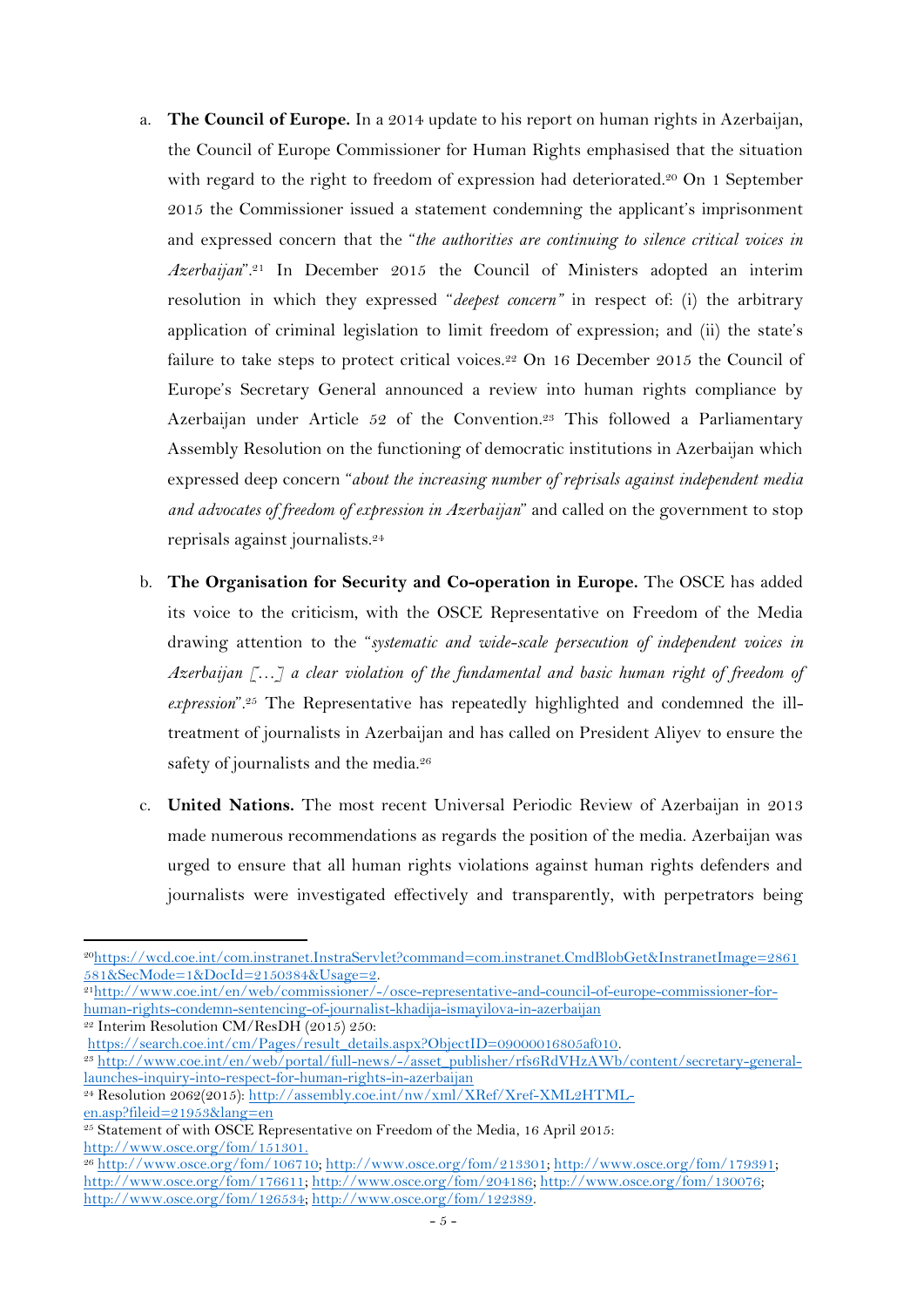promptly brought to justice. It was also asked to protect media workers from reprisals for their publications.<sup>27</sup> On 19 August 2014, a joint declaration was issued by the UN Special Rapporteurs on the situation of human rights defenders, on the rights to freedom of peaceful assembly and of association, and on the promotion and protection of the right to freedom or opinion and expression, which condemned the growing tendency to prosecute prominent human rights defenders in Azerbaijan, and urged the government "*to show leadership and reverse the trend of repression, criminalization and prosecution of human rights work in the country*."<sup>28</sup>

- 10. This Court has repeatedly found Azerbaijan to be in breach of its obligations to protect journalists. <sup>29</sup> In particular, it has repeatedly found breaches of the state's investigative duty in this context. <sup>30</sup> Despite significant numbers of adverse judgments, Azerbaijan has failed to take steps to improve protection for journalists, or to investigate attacks upon them. It is telling that Intigam Aliyev, a lawyer who has brought more than 130 cases to this Court against Azerbaijan, was arrested in August 2014 and charged with tax evasion, illegal entrepreneurship and abuse of authority. Mr. Aliyev was one of the prisoners of conscience pardoned by the President in March 2016, after his seven-and-a-half year sentence was commuted to a five year suspended sentence.<sup>31</sup>
- 11. There are, in short, few remaining independent media outlets in Azerbaijan. Numerous local NGOs have been shut down and political protests are rare. Many opposition activists have fled the country or have been the subject of violence, arbitrary prosecution or detention. Journalists have lost their lives while their attackers have faced no sanction. The Interveners urge the Court to assess the present application (and related applications), concerning one of the few remaining independent voices in Azerbaijan, against this background.

# **SECTION B: Articles 8 and 10 of the Convention impose positive obligations on Azerbaijan to protect journalists.**

12. The right to freedom of expression under Article 10 is rendered ineffective in an environment in which there is impunity for harassment, intimidation or violence directed against members of the media. The right is rendered similarly ineffective if, when a

<sup>27</sup> [https://documents-dds-ny.un.org/doc/UNDOC/GEN/G13/154/65/PDF/G1315465.pdf?OpenElement,](https://documents-dds-ny.un.org/doc/UNDOC/GEN/G13/154/65/PDF/G1315465.pdf?OpenElement) pp. 20-22.

<sup>28</sup> <http://www.ohchr.org/EN/NewsEvents/Pages/DisplayNews.aspx?NewsID=14952&LangID=E>

<sup>29</sup> See, e.g., *Tofig Yagublu v Azerbaijan* App. No. 31709/13, *Rasul Jafarov v Azerbaijan* App. No. 69981/14.

<sup>30</sup> *Emin Huseynov v Azerbaijan* App. No. 59135/09; *Rizvanov v Azerbaijan* App. No. 31805/06, *Uzeyir Jafarov v Azerbaijan; Mehdiyev v Azerbaiajn* App. No. 59075/09, *Hilal Mammadov v Azerbaijan*, App. No. 81553/12.

<sup>31</sup> See [https://www.amnesty.org/en/press-releases/2016/03/azerbaijan-releases-human-rights-lawyer-intigam](https://www.amnesty.org/en/press-releases/2016/03/azerbaijan-releases-human-rights-lawyer-intigam-aliyev/)[aliyev/](https://www.amnesty.org/en/press-releases/2016/03/azerbaijan-releases-human-rights-lawyer-intigam-aliyev/)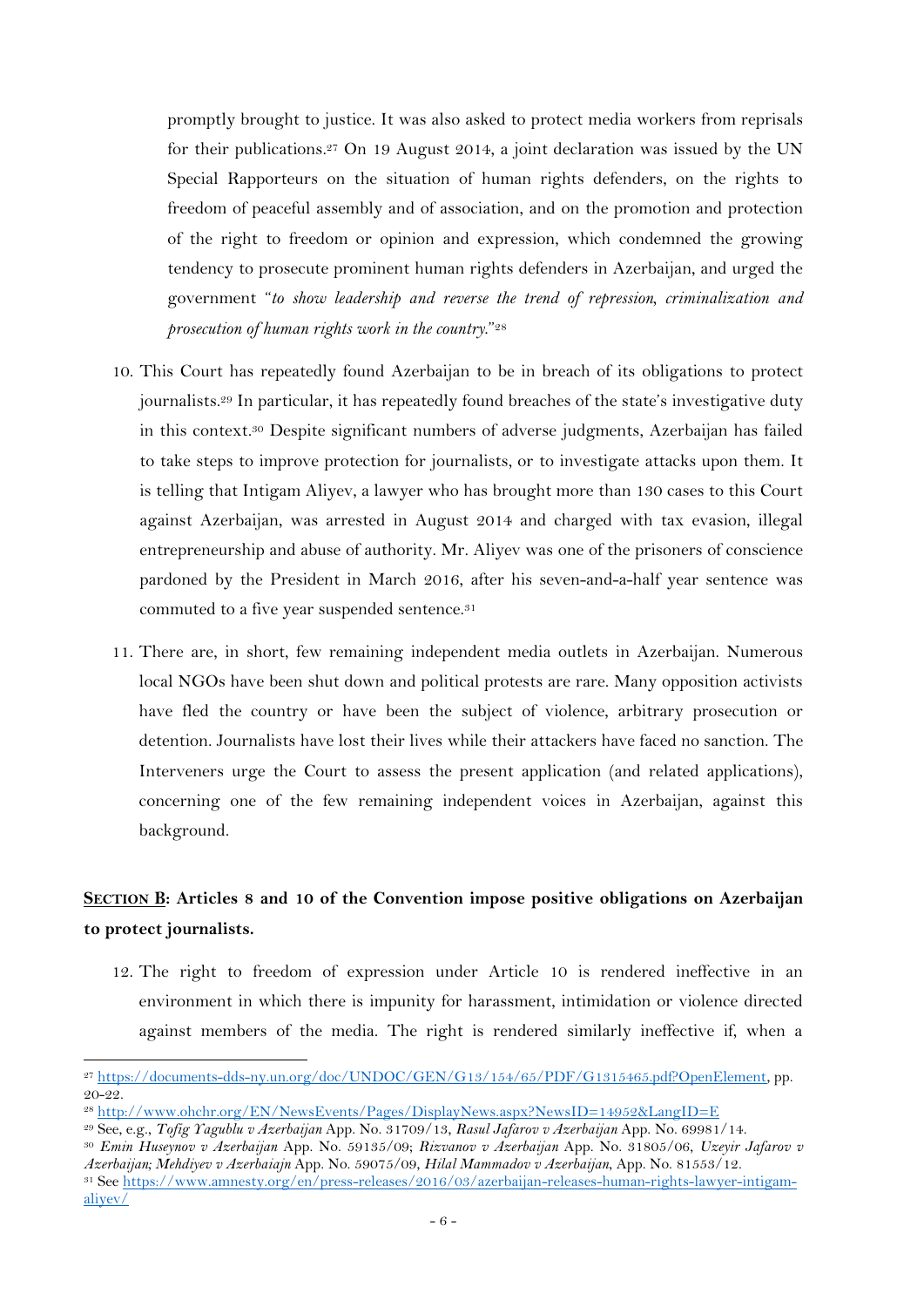journalist's Article 8 rights are engaged, there is a failure on the part of the state to carry out an effective investigation into the breaches, or threatened breaches, of the journalist's Convention rights.

- 13. It is well established that the "effective" exercise of the rights protected by the Convention does not depend only on the state's duty not to interfere, but may require positive measures.<sup>32</sup>
- 14. There is, in particular, a positive obligation under Article 10 on member states to take the necessary measures to prevent and to investigate conduct designed to restrict journalistic activity. In particular:
	- a. In *Palomo Sanchez v Spain*, <sup>33</sup> the Grand Chamber held that "*the genuine and effective exercise*" of freedom of expression "*may require positive measures of protection, even in the sphere of relations between individuals.*" 34
	- b. In *Özgür Gündem v Turkey,* <sup>35</sup> this Court held that Turkey had violated Article 10 by failing to comply with its positive obligation: (i) to protect a newspaper and its staff from unlawful acts of violence; and (ii) to carry out an effective investigation into such acts. In so doing, the Court recalled "*the key importance of freedom of expression as one of the preconditions for a functioning democracy"*. 36
	- c. These principles were reiterated with approval in *Dink v Turkey*<sup>37</sup> where this Court found, again in the context of obligations under Article 10, that states are required to create an environment conducive to freedom of expression, including taking investigative measures in cases of intimidation*.* 38
- 15. It is submitted that the steps which a state must take to protect journalists include measures to protect interference with their private life. This is in accordance with *Fuentes Bobo v Spain*, <sup>39</sup> in which this Court held that the state's positive obligation to protect freedom of expression may extend to the private employment context.
- 16. In addition, the UN Human Rights Committee's General Comment No. 34 on Article 19 of the ICCPR calls on states to "*put in place effective measures to protect against attacks aimed at*

<sup>32</sup> See *Vgt Verein Gegen Tierfabriken v Switzerland*, App. No. 32772/02, §79 (Grand Chamber), *Marckx v Belgium*  App. No. 6833/75 §31; *Young, James and Webster v the United Kingdom* App. Nos. 7601/76 and 7806/77 §49. <sup>33</sup> App. Nos. 28955/06, 28957/06, 28959/06, 28964/06.

<sup>34</sup> Ibid, §59.

<sup>35</sup> App. No. 23144/93.

<sup>36</sup> Ibid, §43.

<sup>37</sup> App. Nos. 2668/07, 6102/08, 30079/08, 7072/09 and 7124/09, *Özgür Gündem v Turkey* approved at §106.

<sup>38</sup> Ibid, §137. See also *Alinak v Turkey* App. No. 40287/98*, Appleby v United Kingdom* App. No. 44306/98*, Frasila and Ciocirlan v Romania* App. No 25329/03.

<sup>39</sup> App. No. 39293/98, §38.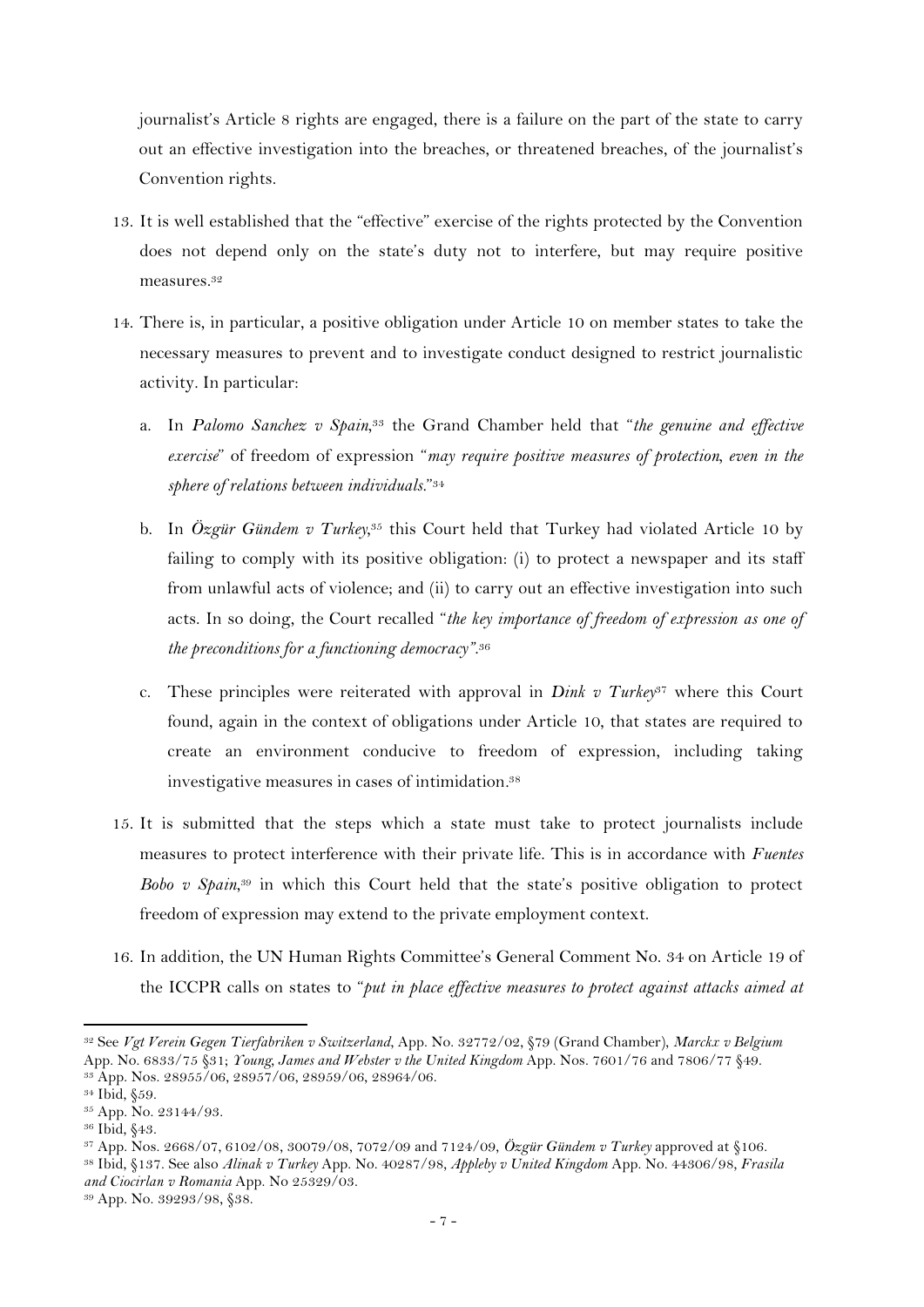*silencing those exercising their right to freedom of expression*", observing that "*journalists are frequently subjected to such threats, intimidation and attacks because of their activities. So too are persons who engage in the gathering and analysis of information on the human rights situation and who publish human rights-related reports, including judges and lawyers*" so that "*All such attacks should be vigorously investigated in a timely fashion, and the perpetrators prosecuted, and the victims, or, in the case of killings, their representatives, be in receipt of appropriate forms of redress*."

17. Similarly, Article 8 of the Convention can impose positive obligations upon states. In *Bédat v Switzerland*, the Grand Chambers recently re-affirmed this principle, stating that:<sup>40</sup>

> "[Article 8] does not merely compel the State to abstain from such interference: in addition to this primarily negative undertaking, there may be positive obligations inherent in effective respect for private or family life. These obligations may involve the adoption of measures designed to secure respect for private life even in the sphere of the relations of individuals between themselves […] That also applies to the protection of a person's picture against abuse by third parties*.*"

- 18. This Court has previously found there to be a positive obligation upon the state under Article 8 to:
	- a. protect individuals from the dissemination of photographs of them in intimate moments taken without their consent<sup>41</sup> (*a fortiori* where the applicant is a private citizen);<sup>42</sup>
	- b. protect individuals from criminal acts by others; $43$
	- c. put in place appropriate systems to safeguard against secret surveillance by private parties;<sup>44</sup> and
	- d. carry out an effective investigation into crimes.<sup>45</sup>
- 19. Importantly, the Grand Chamber has held that while the choice of means to secure protection of the right to privacy under Article 8 in the sphere of the relations of individuals between themselves to fall within a state's margin of appreciation, "*where a particularly important facet of an individual's existence or identity is at stake, or where the activities*

<sup>40</sup> App. No 56925/08 §73. See also *Guerra v Italy* App. No. 14967/89*; López Ostra v Spain* App. No 16798/90 and *Airey v Ireland*, App. No 6289/73.

<sup>41</sup> *Von Hannover v Germany (No 1) and (No. 2)* App. Nos. 59320/00, 40660/08 and 60641/08.

<sup>42</sup> *Sciacca v Italy* App. No. 50774/99.

<sup>43</sup> *X & Y v Netherlands* App. No. 8978/80.

<sup>44</sup> *Kopke v Germany* App. No. 420/07.

<sup>45</sup> *M.C. v Bulgaria* App. No. 39272/98; *Assenov and Others v Bulgaria* App. No. 24760/94; *Calvelli and Ciglio v Italy* App. No. 32967/96.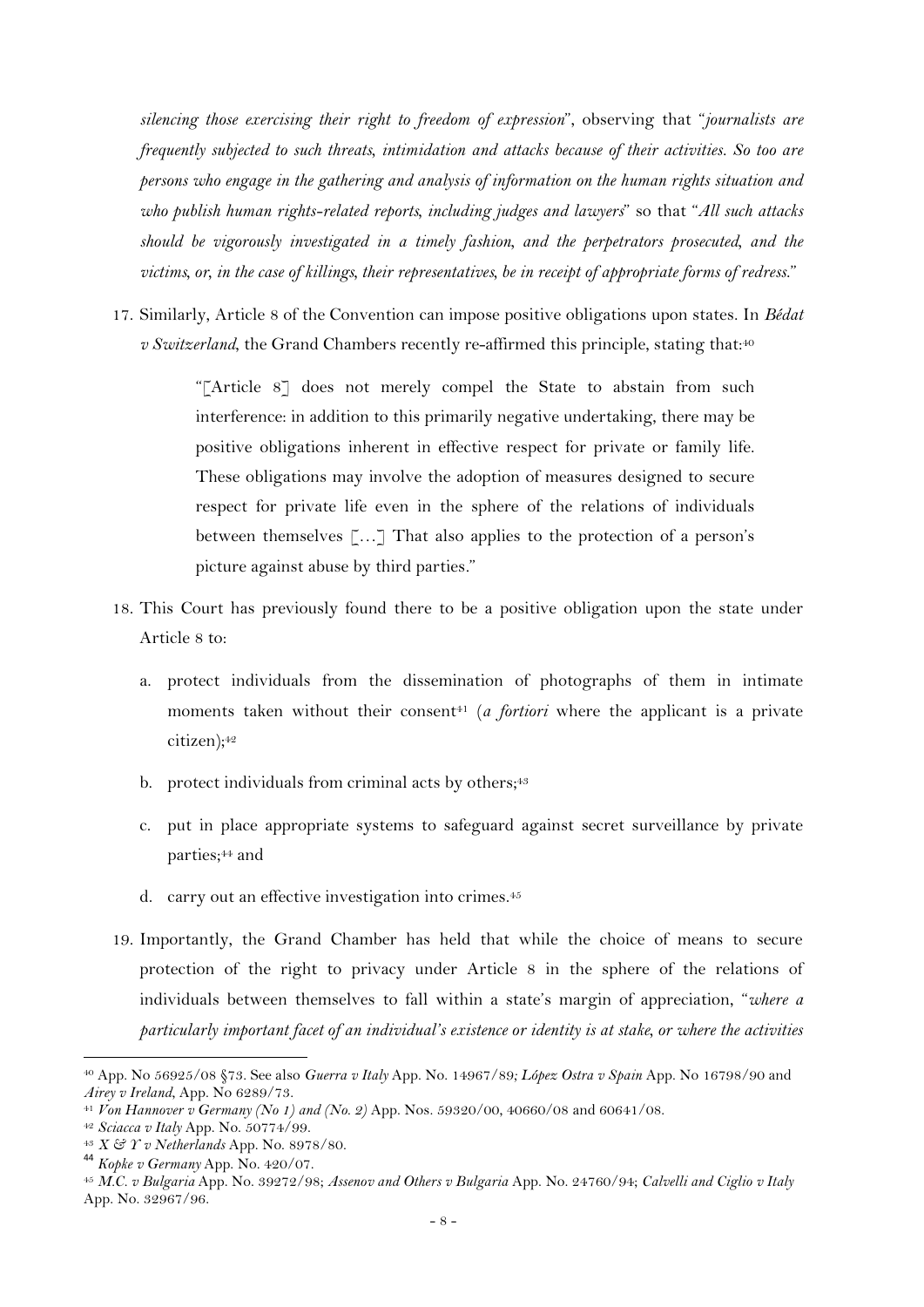*at stake involve a most intimate aspect of private life, the margin allowed to the State is correspondingly narrowed*."<sup>46</sup>

- 20. In the particular context of personal data, the Court is invited to note the following negative obligations on the State:
	- a. It is well established in the Court's jurisprudence that the police and prosecution authorities have specific obligations relating to the protection of personal information that they obtain in the course of their investigations. In this respect, the Court is referred to its decisions in *Leander v Sweden* and *M.K. v France*. 47
	- b. The Council of Europe Committee of Ministers Recommendation No. R (87) 15 to member states regulating the use of personal data in the police sector provides guidance on how police authorities should process personal data.
	- c. Recommendation No R (2003)13 on the provision of information through the media in relation to criminal proceedings states that: "*The provision of information about suspects, accused or convicted persons or other parties to criminal proceedings should respect their right to protection of privacy in accordance with Article 8 of the Convention. Particular protection should be given to parties who are minors or other vulnerable persons, as well as to victims, to*  witnesses and to the families of suspects, accused and convicted. In all cases, particular *consideration should be given to the harmful effect which the disclosure of information enabling their identification may have on the persons referred to in this Principle*."
- 21. It is submitted that the combined effect of this jurisprudence is that, where the privacy of journalists is interfered with as a result of their journalistic work, this should constitute a breach of Articles 8 and 10 of the Convention.
- 22. The Third Party Interveners urge the Court to consider the Azerbaijan's positive obligations as part of its assessment of the compliance with Articles 8 and 10 in this case. As the Interveners have sought to show in the previous section of this intervention, the systemic failure by Azerbaijan to investigate or prevent infringement of journalists' rights has contributed to the silencing of free expression in the country. The Third Party Interveners hold grave concerns about the resulting culture of impunity for attacks upon journalists in Azerbaijan. In order for the rights of journalists to be protected the state must provide appropriate protection against intimidation, threats, covert surveillance and all other forms of harassment. That must, in the Interveners' submission, include

<sup>46</sup> *Söderman v Sweden*, App. No. 5786/08, § 78.

<sup>47</sup> *Leander v Sweden*, App. No. 9248/81; *M.K. v France*, App. No. 19522/09; see also *M.M. v the United Kingdom*, App. No. 24029/07.